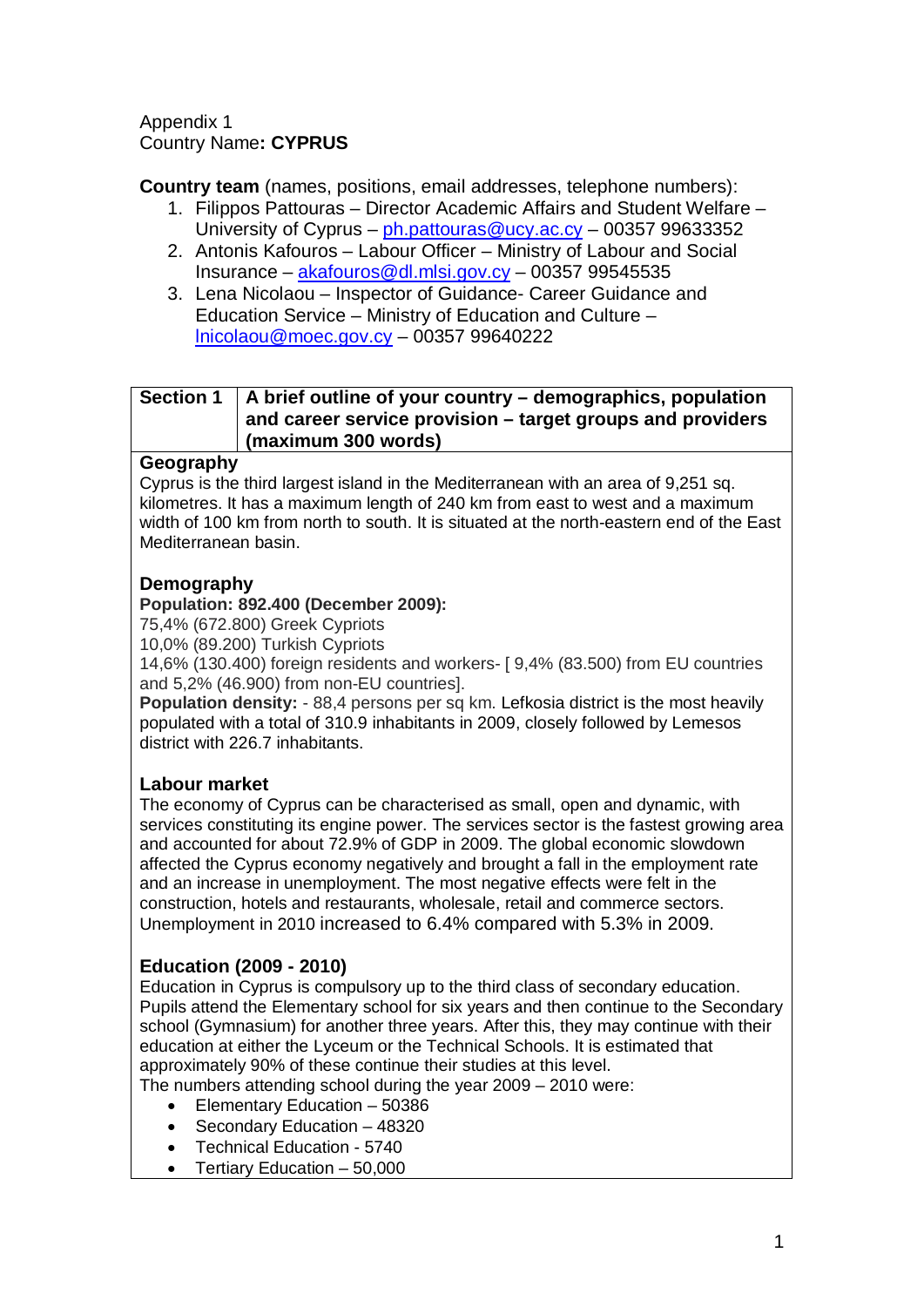Higher Education in Cyprus is provided by different types of state and private institutions at university and non university level. Sixty five percent (65%) of secondary school leavers continue their education at university level, in Cyprus or abroad. It is estimated that 40% of these choose to study in Cyprus at one of the secen Universities-3 State and 4 private ones, while the rest abroad. Of those studying abroad, around 60% study in Greece, 25% int he UK, 10% in other European Universities and the rest mainly in USA.

#### **Main national career guidance services**

The main stakeholders involved in the establishment of counselling and guidance services in Cyprus are:

**The Ministry of Education and Culture**: The Counselling and Careers Education Service (CCES) operates within the public secondary education system of Cyprus and offers help to students and other young people through the Counselling and Careers Education Offices at schools and the central offices of the service at the Ministry of Education and Culture (MOEC).

**The Ministry of Labour and Social Insurance**: The Public Employment Services offer individualized counselling to jobseekers and other adults for career advancement.

**The Human Resources Development Authority**:This is the national agency responsible for human resource training and development

 **The National Organization for Youth**: It provides young people with general information and counselling services on issues that interest youngsters

 **The Tertiary Education Institutions**: through their careers offices they offer free individual counselling to students in terms of their studies and professional career.

| <b>Section 2</b>                                                                                                         | Taking each of the four general symposium themes<br>(see below), describe the two greatest strengths and<br>two greatest weaknesses relating to each theme in<br>your country (maximum 100 words for each strength<br>and weakness; therefore maximum 400 words per<br>theme and maximum 1,600 words in this section). |            |
|--------------------------------------------------------------------------------------------------------------------------|------------------------------------------------------------------------------------------------------------------------------------------------------------------------------------------------------------------------------------------------------------------------------------------------------------------------|------------|
| Theme 1: Political, economic and social changes and the changing role<br>of career guidance and career guidance policies |                                                                                                                                                                                                                                                                                                                        |            |
| Strength 1                                                                                                               |                                                                                                                                                                                                                                                                                                                        | Weakness 1 |
|                                                                                                                          |                                                                                                                                                                                                                                                                                                                        |            |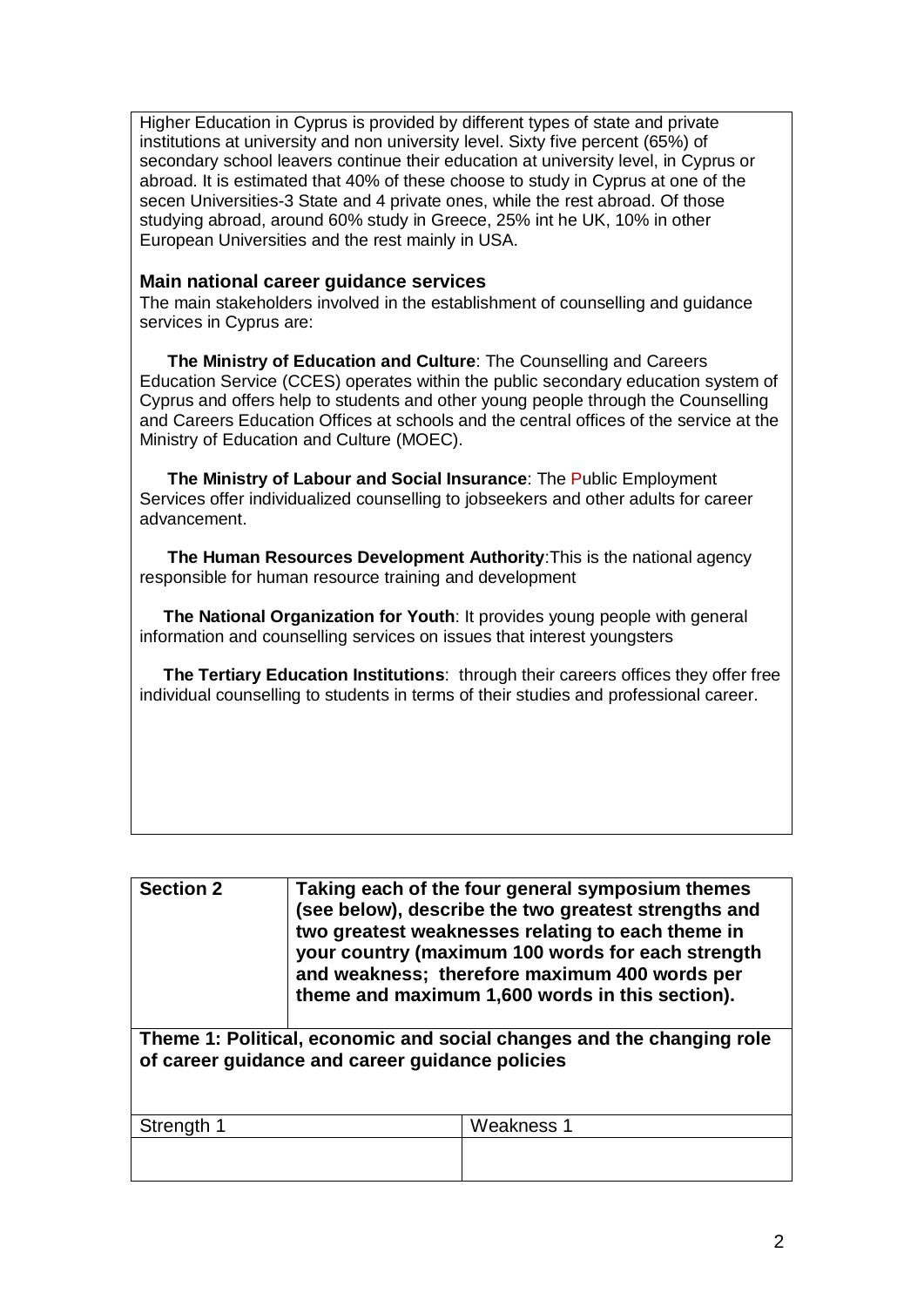| Strength 2 | Weakness 2 |
|------------|------------|
|            |            |
|            |            |
|            |            |
|            |            |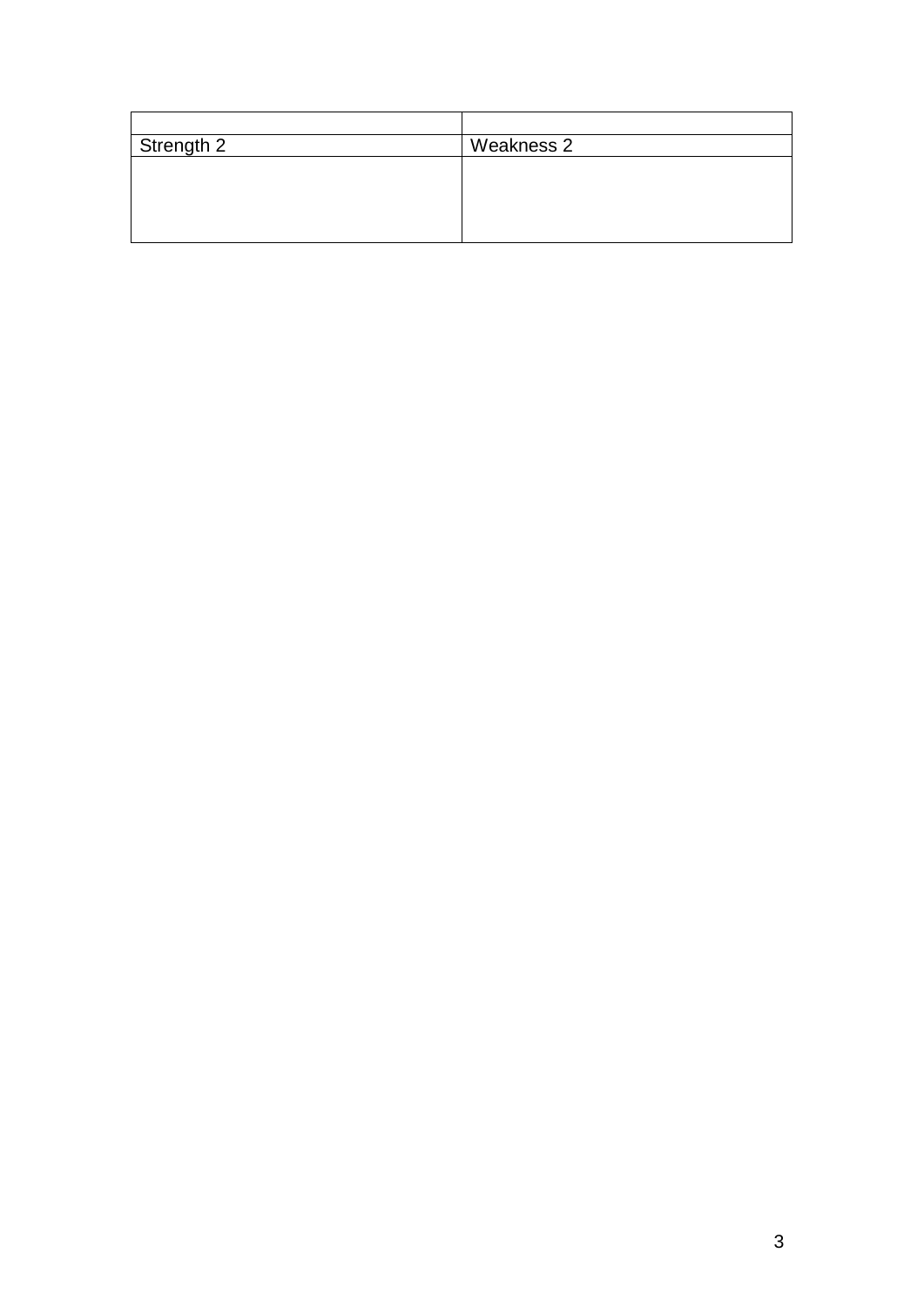## **Theme 2: Lifelong guidance policy as a part of integrated human resource development policies – challenges and opportunities**

| Strength 1                                                                                                                                                                                                                                                                                                                                                                                                                                                                                                                                                                                                                                                | <b>Weakness 1</b>                                                                                                                                                                                                                                                                                                                                                                                |
|-----------------------------------------------------------------------------------------------------------------------------------------------------------------------------------------------------------------------------------------------------------------------------------------------------------------------------------------------------------------------------------------------------------------------------------------------------------------------------------------------------------------------------------------------------------------------------------------------------------------------------------------------------------|--------------------------------------------------------------------------------------------------------------------------------------------------------------------------------------------------------------------------------------------------------------------------------------------------------------------------------------------------------------------------------------------------|
| Participation in the ELGPN, EURES,<br>EUROGUIDANCE, PLOTEAS and<br><b>EUROPASS. The Ministry of labour</b><br>and Social Insurance acts as an<br>umbrella organisation for the above<br>mentioned EU Networks and<br>initiatives. Taking this centralised<br>approach to EU mobility related<br>instruments, the Ministry has<br>managed to create synergies<br>between the priorities of each of the<br>networks, organise common themed<br>events, conferences and promotional<br>activities. Information about<br>educational and labour mobility can<br>be found under one roof at the<br>Department of Labour with more<br>benefits to the citizens. | The<br>policy<br>makers<br>have<br>no<br>coordination between them. The time<br>needed<br>to<br>what<br>agree<br>is<br>on<br>convince<br>the<br>various<br>necessary,<br>departments and cooperate with a<br>different section of the same Ministry<br>or other organizations is very often<br>time consuming and a barrier to the<br>implementation of any strategic plan.                      |
| Strength 2                                                                                                                                                                                                                                                                                                                                                                                                                                                                                                                                                                                                                                                | Weakness 2                                                                                                                                                                                                                                                                                                                                                                                       |
|                                                                                                                                                                                                                                                                                                                                                                                                                                                                                                                                                                                                                                                           | lack of guidance<br><b>The</b><br>the<br>and<br>limitations of the availability of the<br>necessary provision, together with the<br>restrictions<br>the<br>and<br>absence<br>0f<br>necessary technical support make the<br>whole process unavailable to the<br>user. Also, a lack of ICT Skills is<br>apparent in many areas both<br>in<br>education and more especially in the<br>wider public. |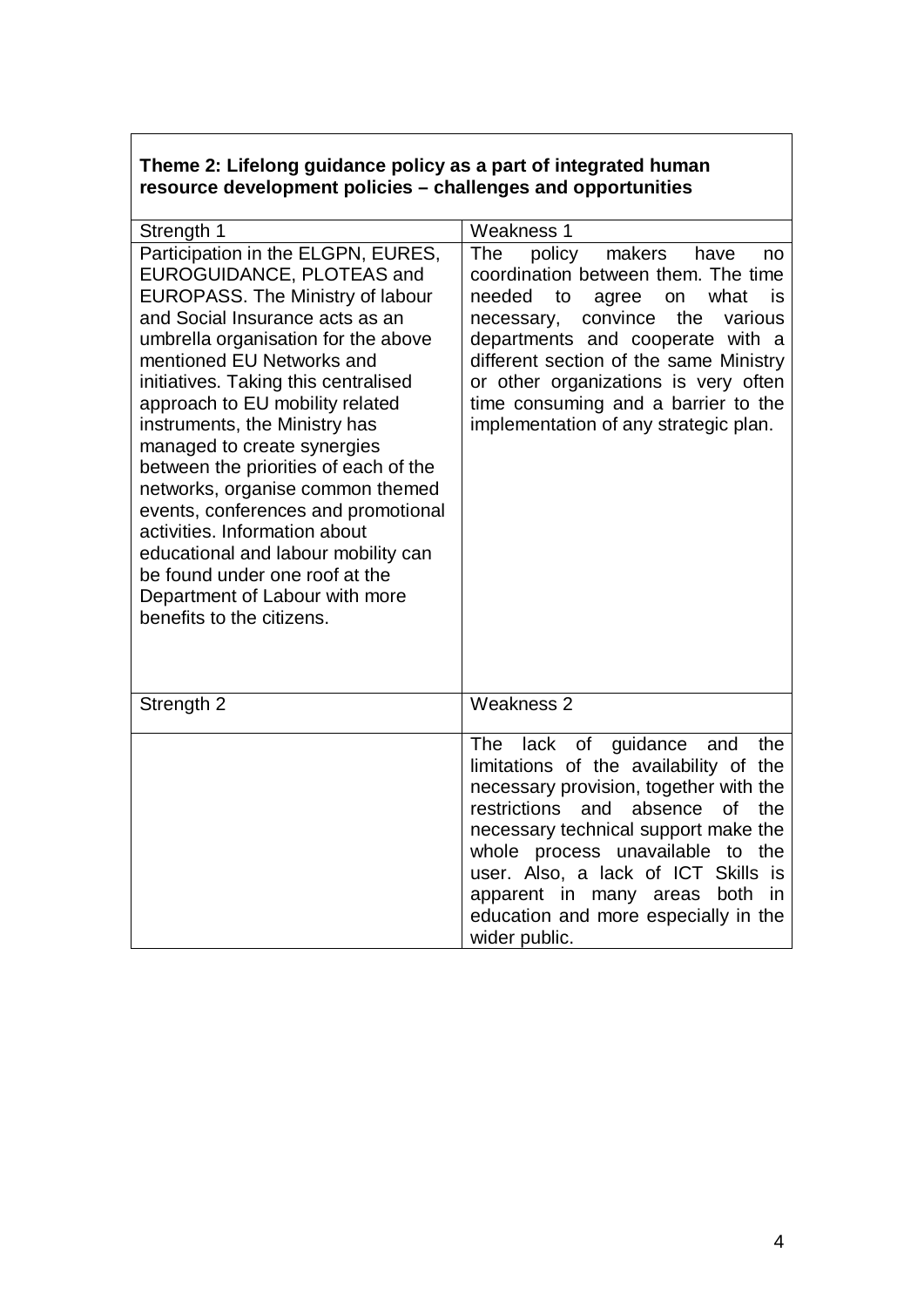# **Theme 3: The changing world and the changing role of career guidance – skills and competencies for lifelong guidance practitioners**

| Strength 1                                                                                                                                                                                                                                                          | Weakness 1                                                                                                                                                                                                                                                           |
|---------------------------------------------------------------------------------------------------------------------------------------------------------------------------------------------------------------------------------------------------------------------|----------------------------------------------------------------------------------------------------------------------------------------------------------------------------------------------------------------------------------------------------------------------|
| All Guidance Counsellors at the<br>Ministry of Education and Culture,<br>Career Counselling and Education<br>Service, hold apart from<br>their<br>Degrees, at least a Post Graduate<br>Certificate/ Diploma and or a Masters<br>degree in Guidance and Counselling. | There is an apparent lack of co-<br>ordination between the<br>various<br>providers. There is not enough<br>available time for the necessary<br>Guidance provision. Most importantly<br>there is a lack of necessary funds.<br>Furthermore, there is no direct access |
|                                                                                                                                                                                                                                                                     | to the Policy Makers. (High Level<br>Decision Makers - MP's)                                                                                                                                                                                                         |
| Strength 2                                                                                                                                                                                                                                                          | Weakness 2                                                                                                                                                                                                                                                           |
| Guidance Counsellors - no longer<br>one job one life but accumulation of<br>life skills and adaptation to the world<br>of work.                                                                                                                                     | Absence of a Certification Board.                                                                                                                                                                                                                                    |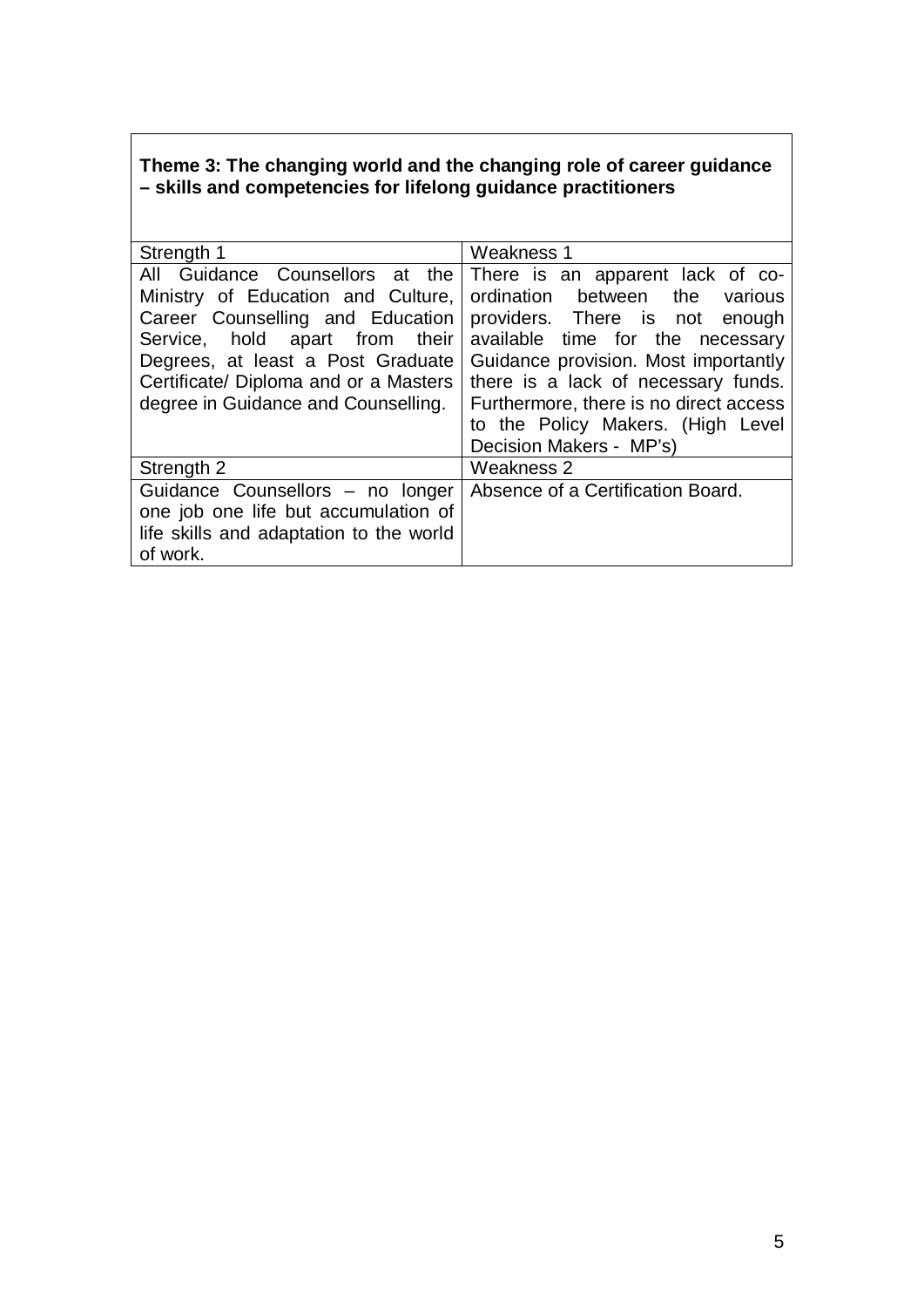# **Theme 4: Evidence-based practice; evidence-based policies**

| Strength 1 | Weakness 1 |
|------------|------------|
|            |            |
| Strength 2 | Weakness 2 |
|            |            |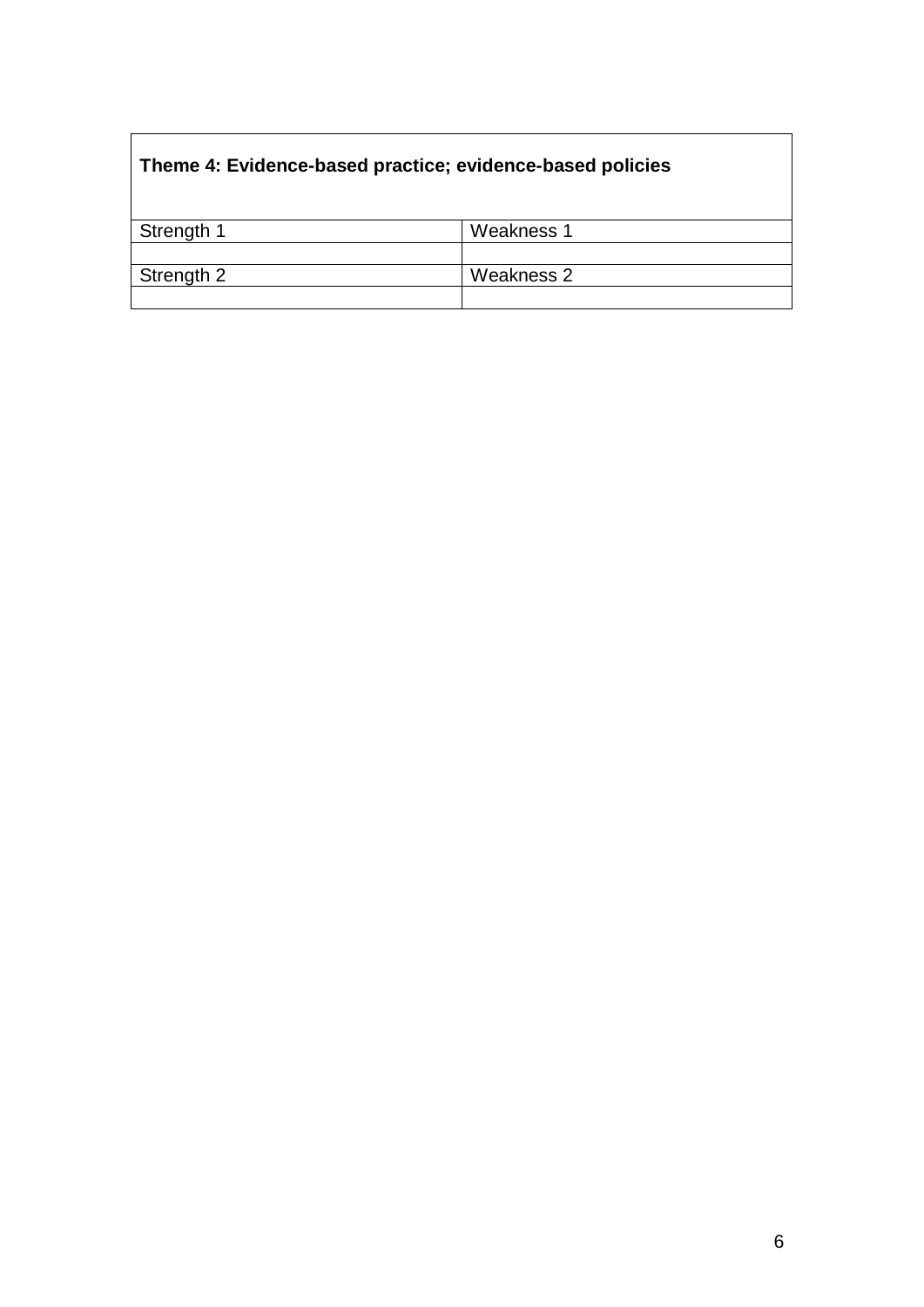| <b>Section 3</b>                                                                                                                   | learn about at the symposium.<br>$(1 = most important - 4 = least important)$ | Looking at the themes, prioritise them according to the most<br>important ones for your country team to explore further and |
|------------------------------------------------------------------------------------------------------------------------------------|-------------------------------------------------------------------------------|-----------------------------------------------------------------------------------------------------------------------------|
| Political, economic and social<br>changes and the changing role of<br>career guidance and career<br>guidance policies              |                                                                               | Priority<br>3                                                                                                               |
| Lifelong guidance policy as a part<br>of integrated human resource<br>development policies - challenges<br>and opportunities       |                                                                               | Priority                                                                                                                    |
| The changing world and the<br>changing role of career guidance<br>- skills and competencies for<br>lifelong guidance practitioners |                                                                               | Priority<br>$\overline{2}$                                                                                                  |
| Evidence-based practice;<br>evidence-based policies                                                                                |                                                                               | Priority<br>4                                                                                                               |

**Section 4 Thinking about the themes, describe up to three high-level key public policy and/or practice initiatives currently being advanced or considered in your country (write no more than 100 words on each). If it is possible, please say to which of the themes each initiative is most closely linked.**

High-level key public policy/practice initiative 1

## **Development of a National Forum on Lifelong Guidance in Cyprus**

The development of a National Forum on Lifelong Guidance is currently underway. The Decision for the creation of the Forum is currently reviewed by the two basic stakeholders (Ministry of Education and Labour) and is expected that the forum will begin its operations in 2012. The main goals of the forum are:

- Coordination and communication between services that provide guidance.
- Increased public access to guidance services.
- The promotion and implementation of research in counselling.
- Quality assurance and evaluation of the services that provide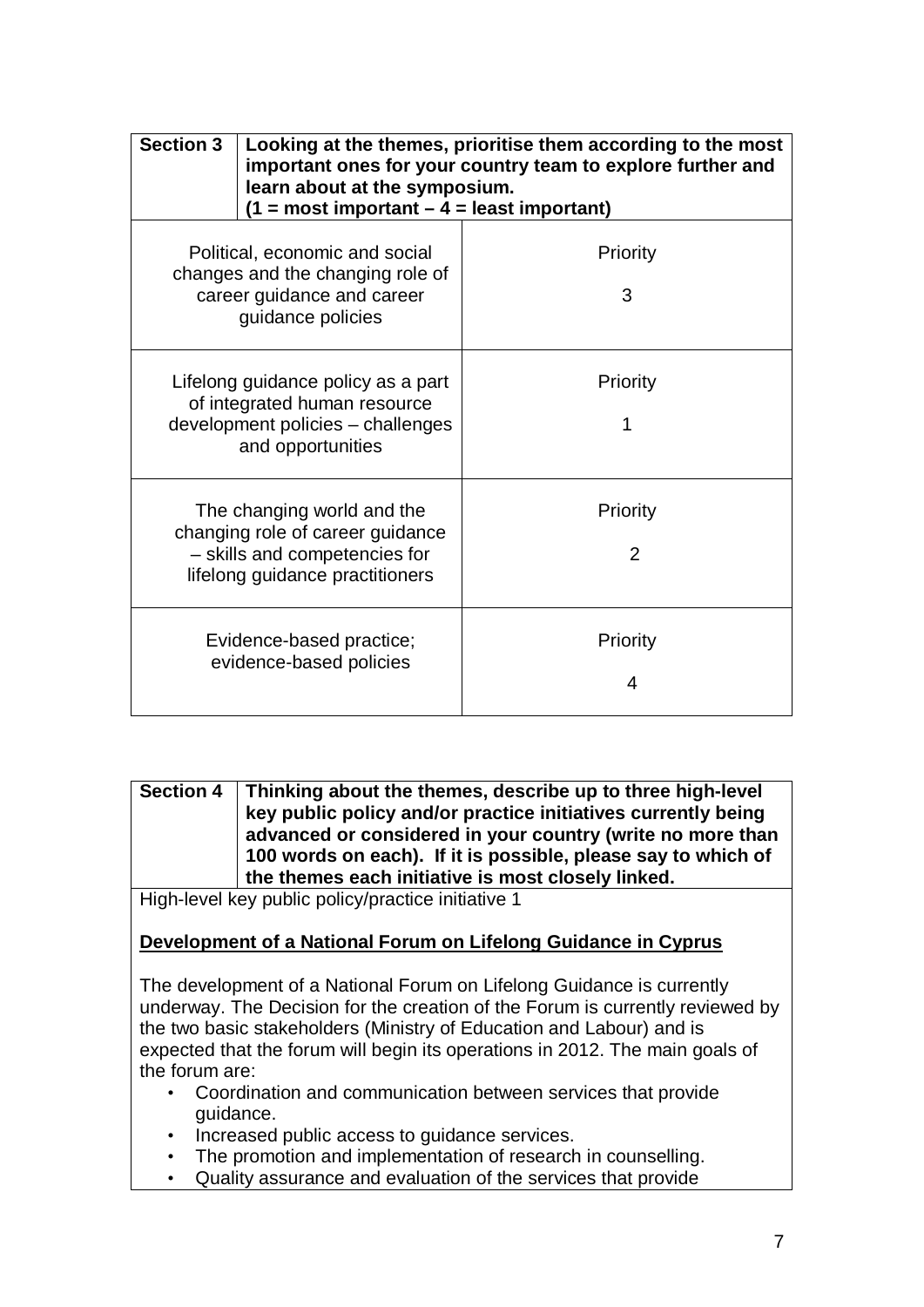guidance.

- Promote a shared national policy on lifelong guidance.
- Act as a platform to exchange information, views and positions on the issues of lifelong guidance.

Linked most closely to Theme 2

High-level key public policy/practice initiative 2

## **University-Business Liaison Offices**

These Offices act as a liaison between Business/ Industry and the various Universities in the Republic of Cyprus".

This is a Project funded by the European Union Structural Fund and concerns the establishment and operation of such an Office in each of the [seven](http://www.ucy.ac.cy/data/reinrese/Links%20with%20Industry/Collaboration.doc)  [universities](http://www.ucy.ac.cy/data/reinrese/Links%20with%20Industry/Collaboration.doc) in the Republic of Cyprus, with the aim of attaining a better and stronger communication and cooperation between Business and the Universities on subjects such as, technology transfer, promotion of applied research responding to specific industrial problems, collaboration in research programmes, placement of students in Industry and, generally the promotion of innovation in Business and the Universities in this Country.

Linked most closely to Theme 2

High-level key public policy/practice initiative 3

Linked most closely to Theme …